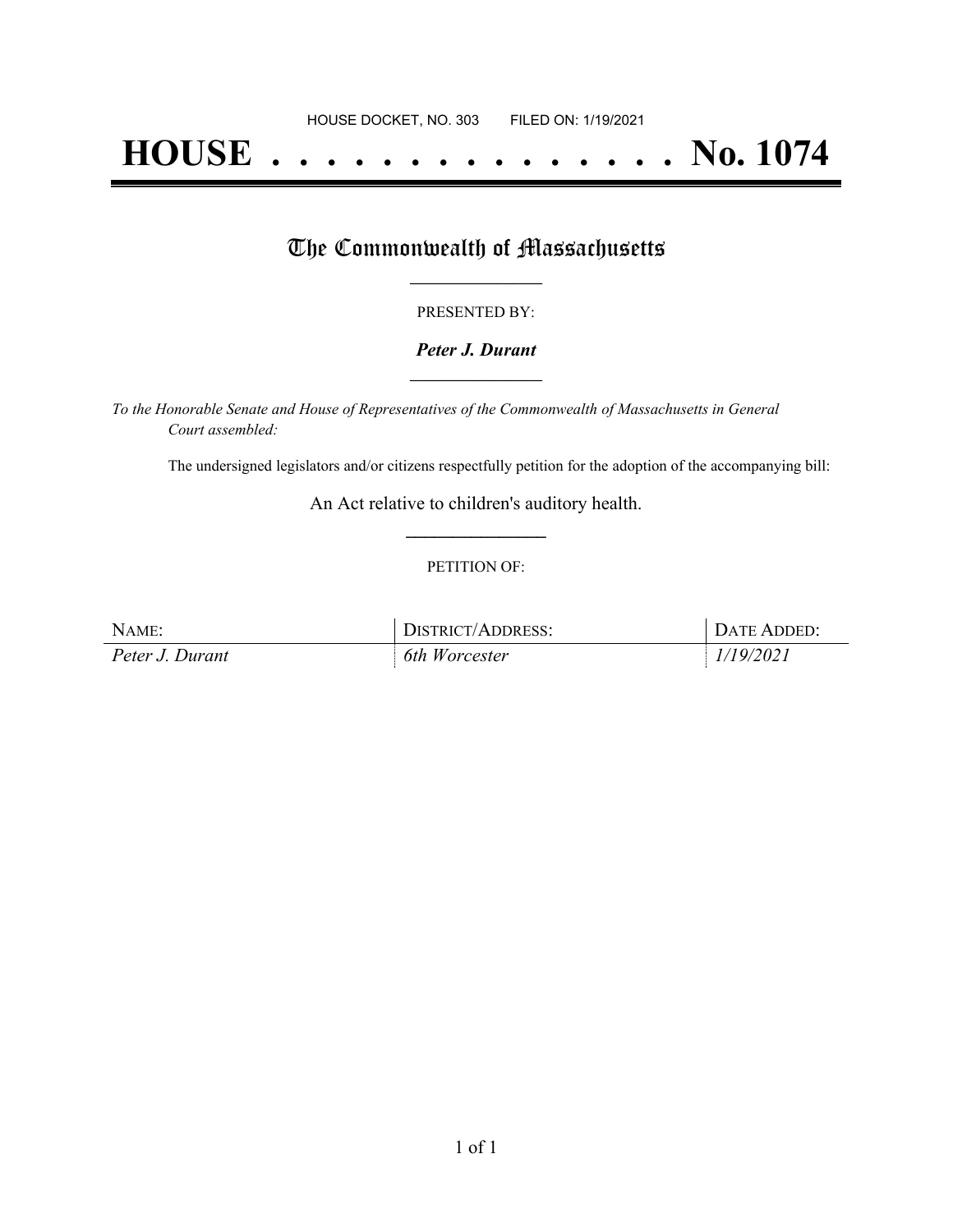By Mr. Durant of Spencer, a petition (accompanied by bill, House, No. 1074) of Peter J. Durant relative to auditory healthcare coverage for children. Financial Services.

### The Commonwealth of Massachusetts

**In the One Hundred and Ninety-Second General Court (2021-2022) \_\_\_\_\_\_\_\_\_\_\_\_\_\_\_**

**\_\_\_\_\_\_\_\_\_\_\_\_\_\_\_**

An Act relative to children's auditory health.

Be it enacted by the Senate and House of Representatives in General Court assembled, and by the authority *of the same, as follows:*

| $\mathbf{1}$   | SECTION 1. Section 23 of chapter 32A of the General Laws, as appearing in the 2008               |
|----------------|--------------------------------------------------------------------------------------------------|
| 2              | Official Edition, is hereby amended by striking out the first sentence of the second paragraph,  |
| 3              | and inserting the words "The commission shall provide to any child or adult, who is 26 years of  |
| $\overline{4}$ | age or younger, of an active or retired employee of the commonwealth and who is insured under    |
| 5              | the group insurance commission coverage for the cost of 1 hearing aid per hearing-impaired ear   |
| 6              | up to \$2,000 for each hearing aid, as defined in section 196 of chapter 112, every 36 months    |
| $\tau$         | upon a written statement from the child's treating physician that the hearing aids are necessary |
| 8              | regardless of etiology."                                                                         |
| 9              | SECTION 2. Section 4N of chapter 176G of the General Laws, as appearing in the 2008              |
| 10             | Official Edition, is hereby amended by striking out the first sentence of the second paragraph,  |
| 11             | and inserting the words "An individual or group health maintenance contract, except contracts    |
| 12             | providing supplemental coverage to Medicare or other governmental programs, shall provide        |
| 13             | coverage and benefits for children 21 years of age or younger, who are insured under such        |
|                |                                                                                                  |